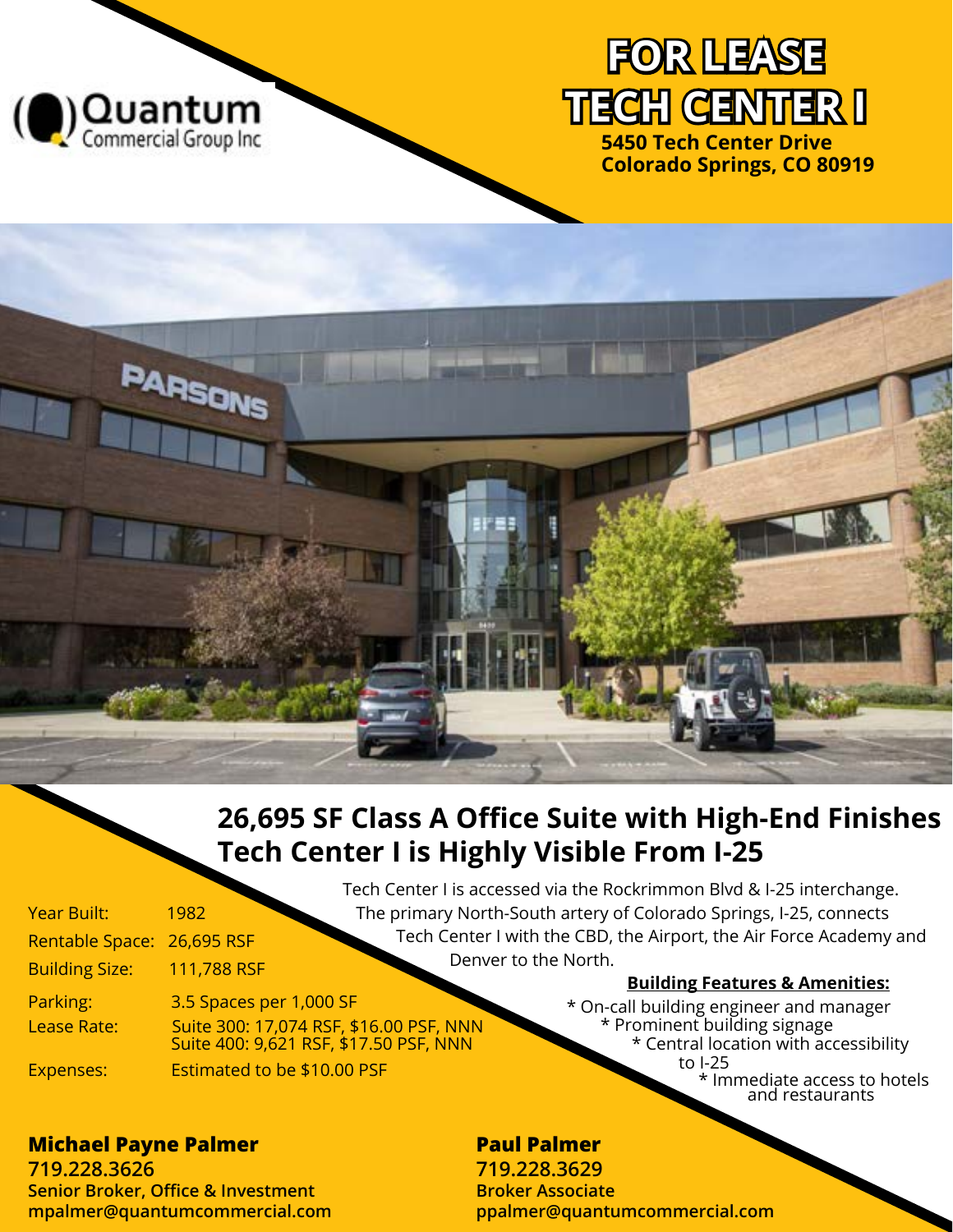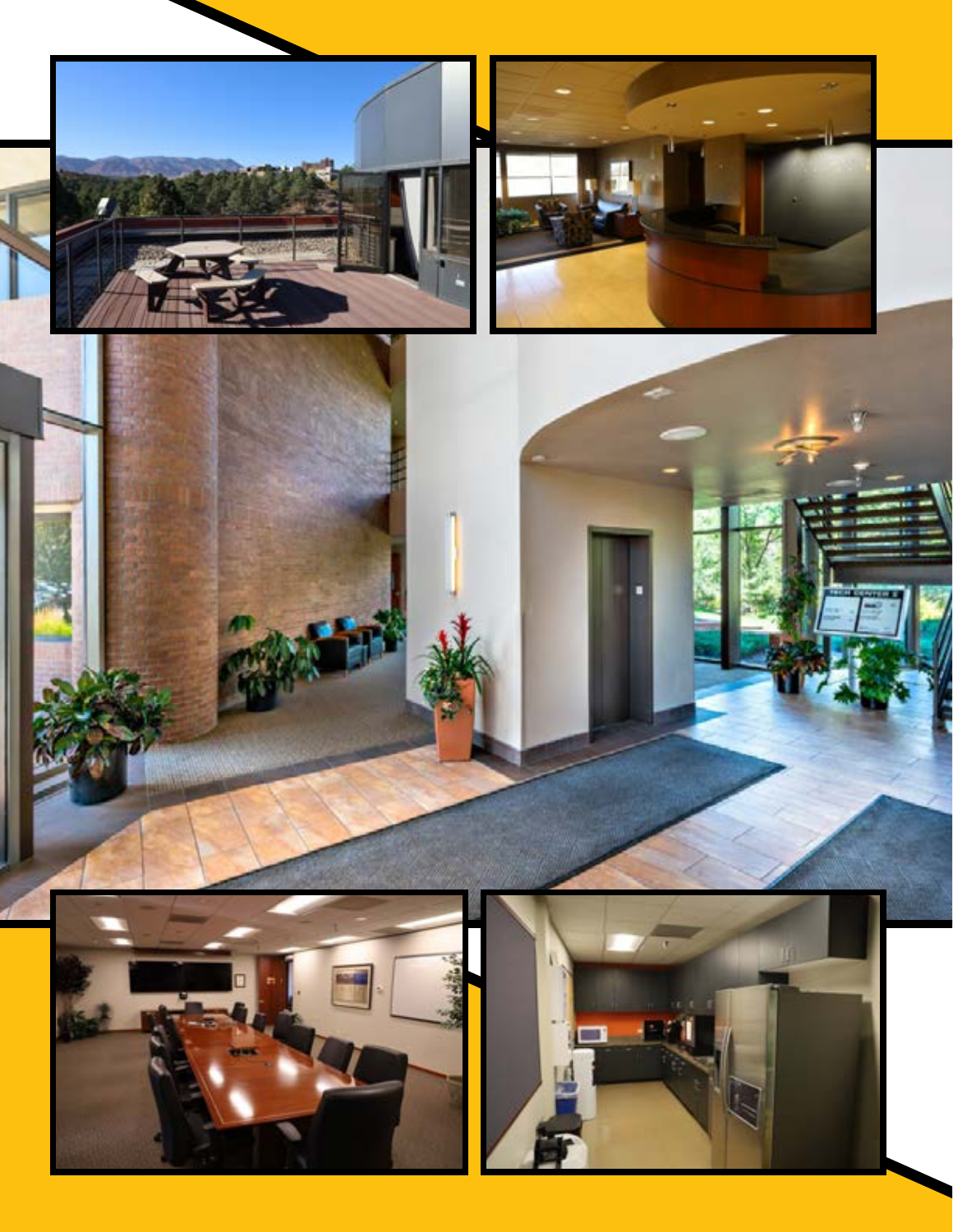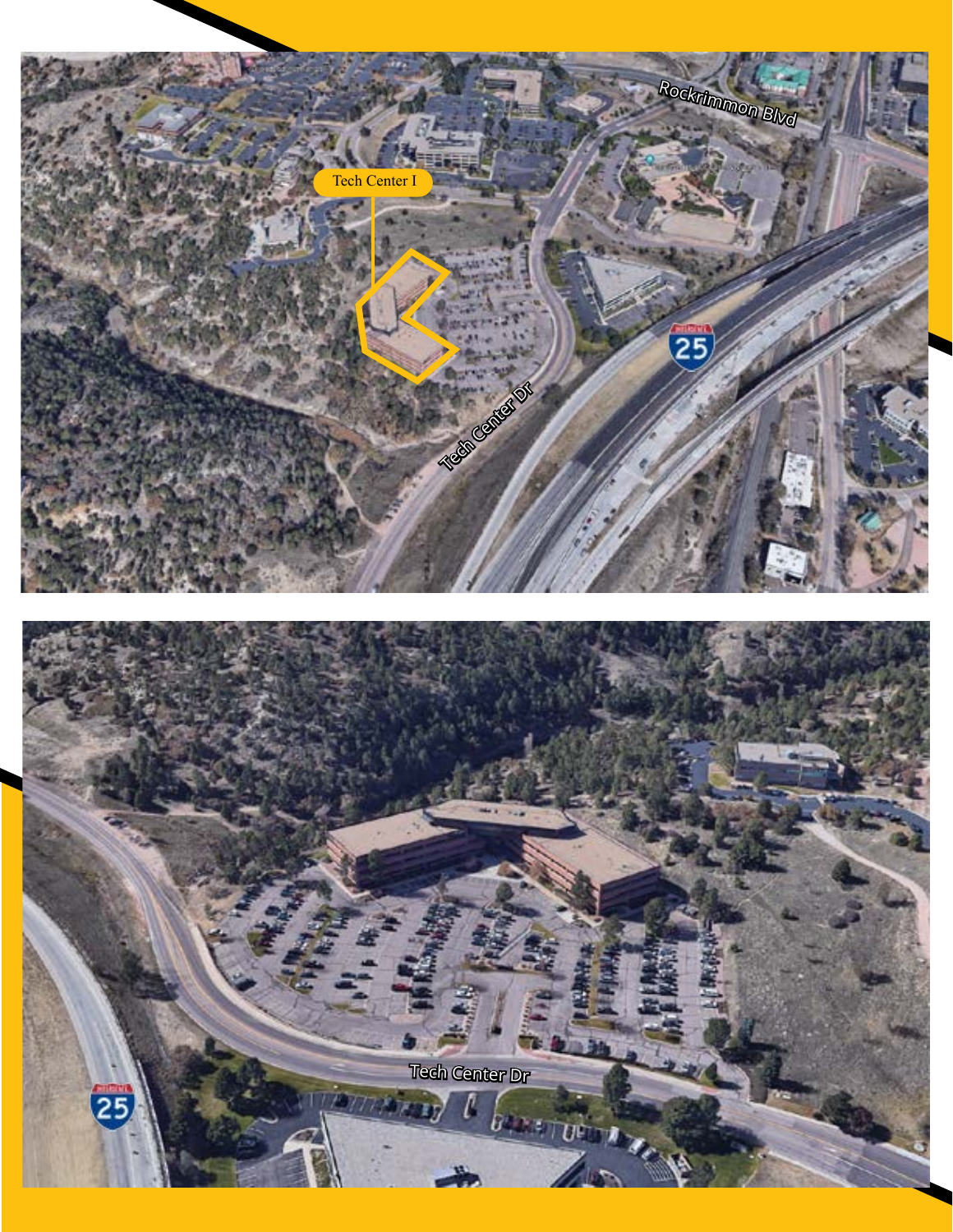### **THIRD FLOOR - 17,074 RSF**